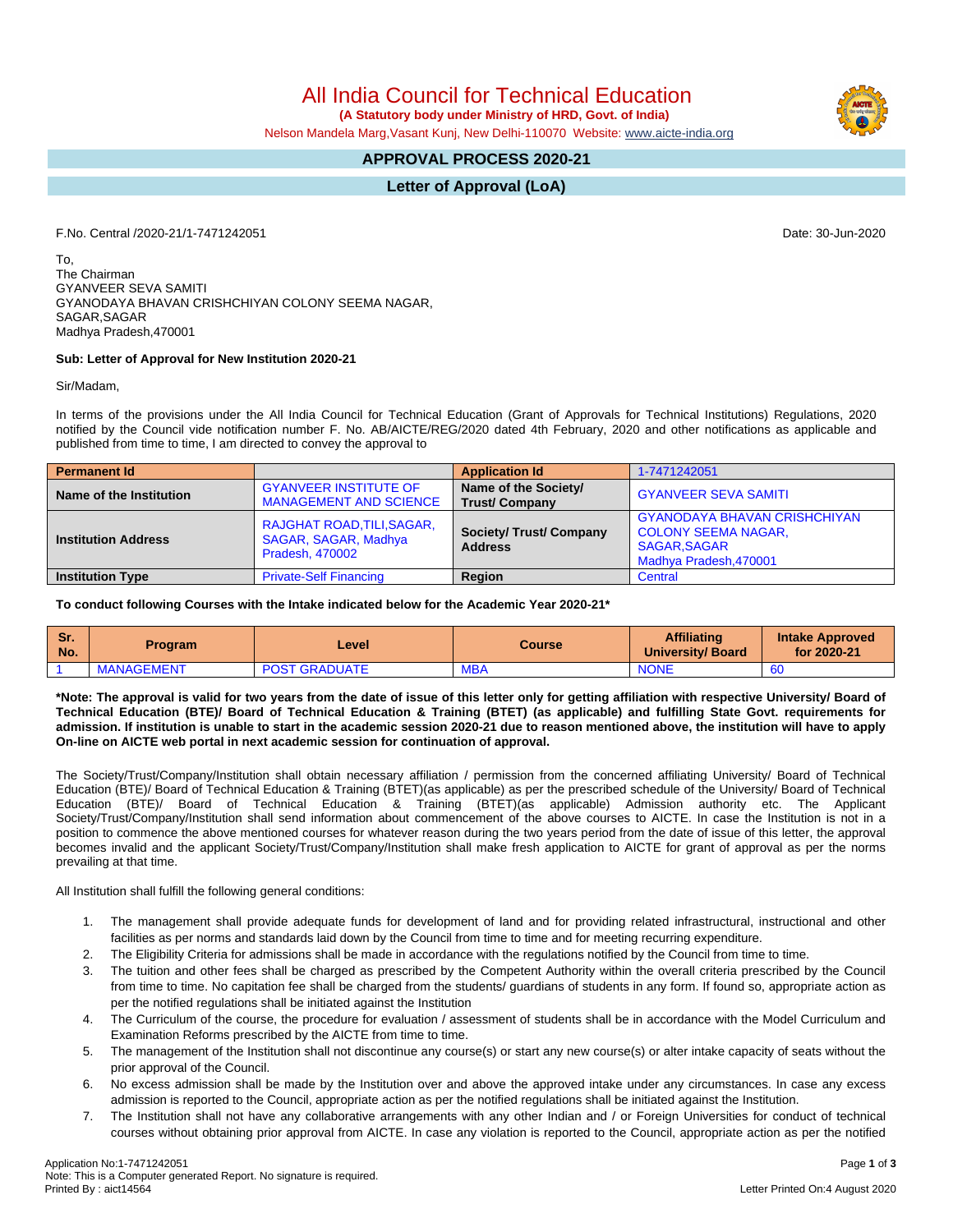regulations shall be initiated against the Institution

- 8. The Institution shall not conduct any course(s) as specified in the Approval Process Handbook without prior permission / approval of AICTE. If found so, appropriate action as per the notified regulations shall be initiated against the Institution.
- 9. The Institution shall operate only from the approved location, and that the institution shall not open any off campus study centers / extension centers directly or in collaboration with any other institution / university / organization for the purpose of imparting technical education without obtaining prior approval from the AICTE. If found so, appropriate action as per the notified regulations shall be initiated against the Institution.
- 10. The accounts of the Institution shall be audited annually by a certified Chartered Accountant and shall be open for inspection by the Council or persons authorized by it.
- 11. Heads of Departments, the teaching and other staff shall be appointed in given time frame and selection shall be done according to procedures, qualifications and experience prescribed by the Council from time to time and pay scales are as per the norms prescribed by the AICTE from time to time. The Institution shall publish an information booklet before commencement of the academic year giving details regarding the Institution and courses / programs being conducted, Fees charged and details of infrastructural facilities including faculty etc. in the form of mandatory disclosure. The information booklet may be made available to the stakeholders of the technical education. The mandatory disclosure information, as per directions in the AICTE website / Approval Process Handbook, shall be put on the Institution Website. The information shall be revised every year with updated information about all aspects of the Institution.
- 12. It shall be mandatory for the Institution to maintain a Website providing the prescribed information. The Website information must be continuously updated as and when changes take place.
- 13. If the Institution fails to disclose the information or suppress and / or misrepresent the information, appropriate action as per the notified regulations shall be initiated against the Institution.
- 14. AICTE may also conduct inspections with or without notifying the dates to verify specific complaints, to verify adherence to AICTE norms & standards, and to verify any mis-representation, violation of norms & standards, mal-practices etc.
- 15. The Institution by virtue of the approval given by Council shall not automatically become claimant to any grant-in-aid from the Central or State Government.
- 16. In the event of a student / candidate withdrawing before the starting of the course, the wait listed candidates should be given admission against the vacant seat. The entire fee collected from the student, after a deduction of the processing fee of not more than Rs. 1000/(Rupees one thousand only) shall be refunded and returned by the Institution to the student / candidate withdrawing from the program. It would not be permissible for the Institution to retain the School / Institution Leaving Certificates in original to force retention of admitted students and not to charge fees for the remaining period if a student cancels the admission at any point of time.
- 17. The Institution shall take appropriate measures for prevention of ragging in any form, in the light of AICTE regulation "Prevention and Prohibition of Ragging in Technical Institutions, Universities including Deemed to Universities imparting technical education" Regulation 2009 (F.No. 37-3/Legal/AICTE/2009 dated 01/07/2009). In case of failure to prevent the instances of ragging by the Institutions, the Council shall take appropriate action as per the notified regulations.
- 18. It is mandatory to comply all the essential requirements as given in APH 2020-21(appendix 6)

The Government/ Management of the Institution shall strictly follow further conditions as may be specified by the Council from time to time.The Council may withdraw the approval, in case it observe any violation of the above conditions and/or non- adherence to the norms and standards prescribed by the Council, mis-representation of facts and submitting factually incorrect information to it.

NOTE: If the State Government / UT / DTE / DME has a reservation policy for admission in Technical Education Institutions and the same is applicable to Private & Self-financing Technical Institutions, then the State Government / UT/ DTE / DME shall ensure that 10 % of Reservation for EWS would be operational from the Academic year 2020-21. However, this would not be applicable in the case of Minority Institutions referred to the clause (1) of Article 30 of Constitution of India.

Copy to:

**Prof.Rajive Kumar Member Secretary, AICTE**

- **1. The Director Of Technical Education\*\*, Madhya Pradesh**
- **2**. **The Registrar\*\*,** None
- **3. The Principal / Director,** GYANVEER INSTITUTE OF MANAGEMENT AND SCIENCE Rajghat Road,Tili,Sagar, Sagar,Sagar, Madhya Pradesh,470002
- **4. The Regional Officer,**